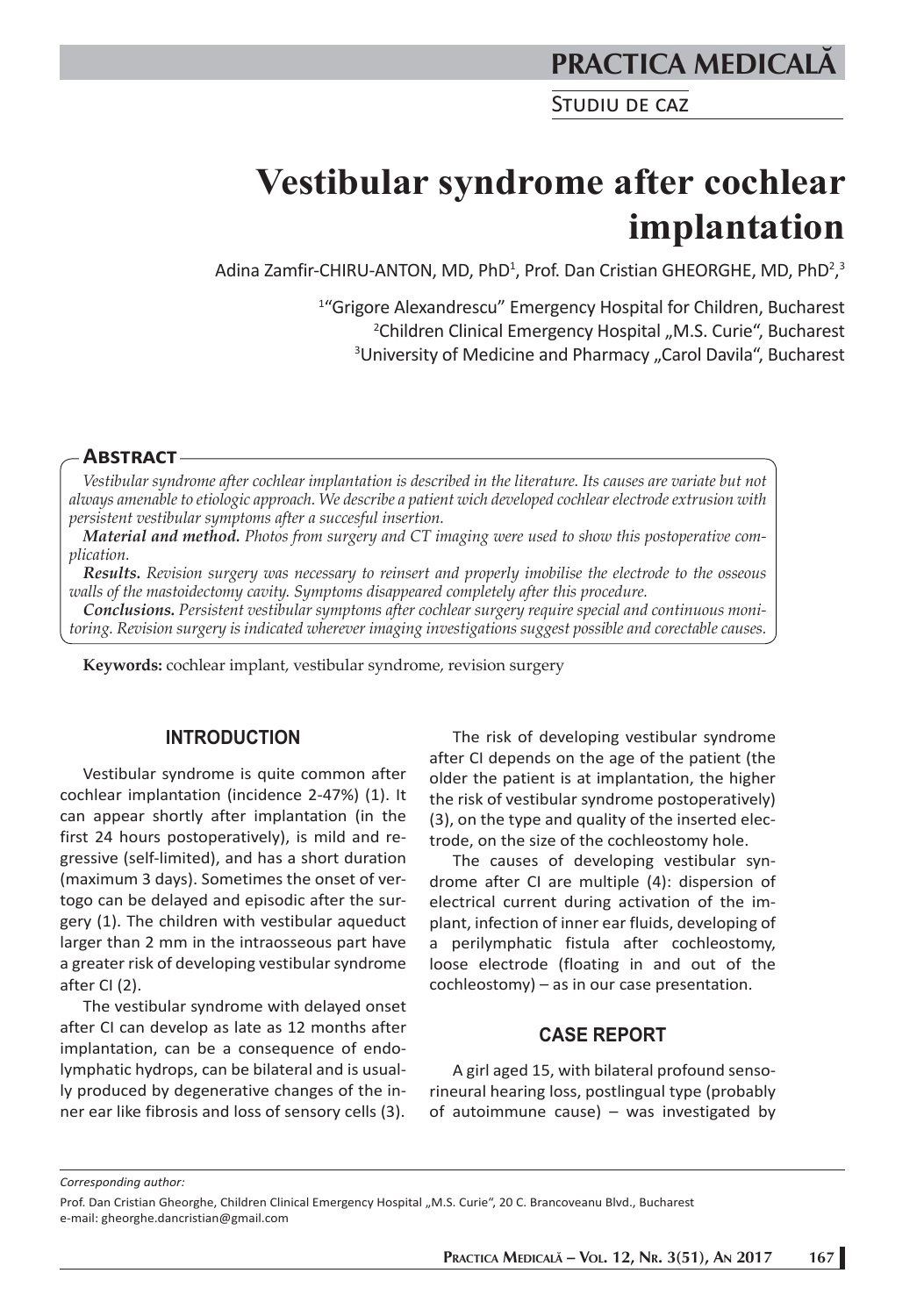BERA, ASSR, CT, MRI and indicated for cochlear impantation in September 2014. The audiologist suggested implantation of the left ear, in order to preserve the residual hearing, which was better in the right ear.

The preoperative imaging showed mild blurring (ossification?) at the top of the left cochlea (Fig. 1, 2).





*FIGURE 1, 2. Discrete blurring of the cochlear apex on the left side (preoperative CT)*

The surgery of the patient performed uneventfully until insertion of the electrode: the MED-EL Sonata FLEX28 electrode could only partially be fitted into the cochleostomy; a Compressed electrode was fully inserted instead (these technical problems made up for about 30 minutes delay, the cochleostomy remained open during this period of time); finally the intraoperative measurements (NRT and tympanometry were normal). The pacient developed postoperatively a severe vestibular syndrome

shortly after the operation (had heavy nausea and vomiting, could not stand, could not feed, so parenteral substitution was installed during the first 4 days after surgery). The treatment included iv antibiotics (meronem), antiemetic drugs (granisetron), intravenous fluids. Despite this treatment, the patient's condition got worse.

On the  $4<sup>th</sup>$  day postoperatively, a control CT scan was performed, showing a intracochlear inserted electrode, but also gas inside the cochlea (suggesting perilymphatic fistula) (Fig. 3, 4).





*FIGURE 3, 4. Intracochlear electrode array, surrounded by air bubbles scattered on all its length (postoperative CT)*

A decision was taken to operate the patient immediately. During revision surgery, we discovered the electrode array partially removed outside of the cochlea, although the sealing fascia was in good position around the cochleostomy (Fig. 5). There were no signs of infection.

The electrode was fully reinserted into the cochleostomy and fixed to the margin of the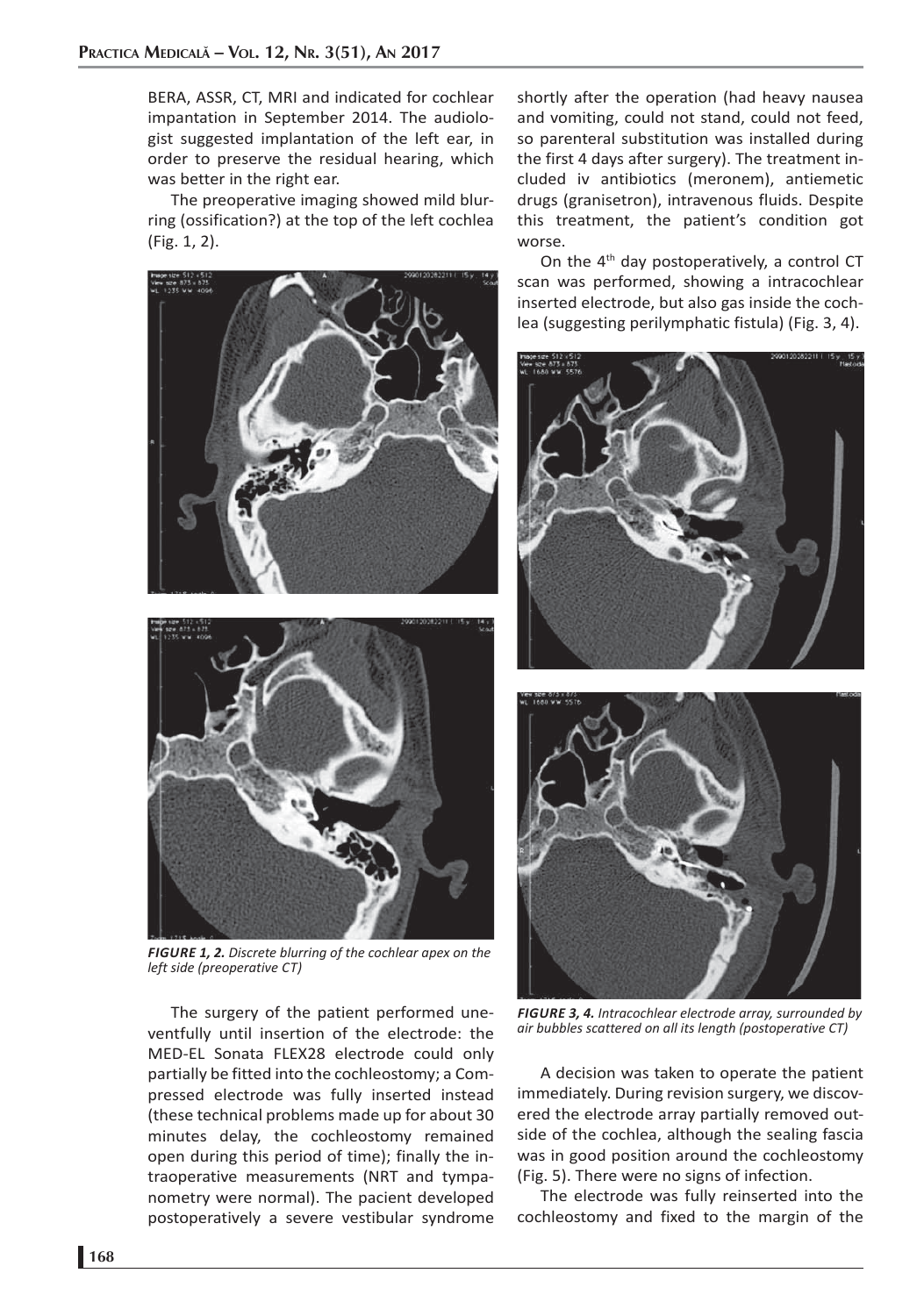

*FIGURE 5. Electrode array partially extruded from the cochlea*

posterior tympanotomy with KetacCem (glass ionomer cement), after which the cochleostomy was resealed with temporal fascia fragments and surgical (Fig. 6,7).





*FIGURE 6, 7. Reinsertion of the electrode array and fixing it to the posterior tympanotomy bone with glass ionomer cement*

The follow-up after revision surgery was uneventful, the patient was discharged the  $7<sup>th</sup>$  day postoperatively.

# **DISCUSSIONS**

The vestibular syndrome in this particular case was due to a floating and extruded electrode array, although the cochleostomy was correctly performed and was not too large (0.8 mm), the FLEX28 and Compressed arrays differ very slightly in diameter (0.7 vs 0.8 mm), and the sealing of the cochleostomy with muscle tissue was satisfactory. We consider the appareance of this phenomenon in direct connection to the quality of the inserted electrode (probably too elastic and smooth, with conical shape, having an increased tendance towards migration out of the cochlea). Fixation of the electrode to a stable osseous margin is a solution that we have been using since this episode with this type of electrode. Other techniques of stabilising the implant and the electrode array have been cited into the literature (5, 6): bony hook at the mastoidectomy edge, bone pate harvested during surgery and obliterating the mastoid external opening.

The electrode array can also be extruded in cases of cochlear implant revision surgeries where device body needs to be fixed or migrated (7). A thorough check of the electrode position becomes mandatory in these cases, before ending the procedure.

# **CONCLUSIONS**

Different types of cochlear implants pose different surgical problems when it comes to stability and reliability of the electrode. Although the final rehabilitation results of the patients seem similar in many ways, preventing postoperative complications like this one presented in this paper is obtained by understanding the properties of the devices used and adapting them to each patient's anatomy.